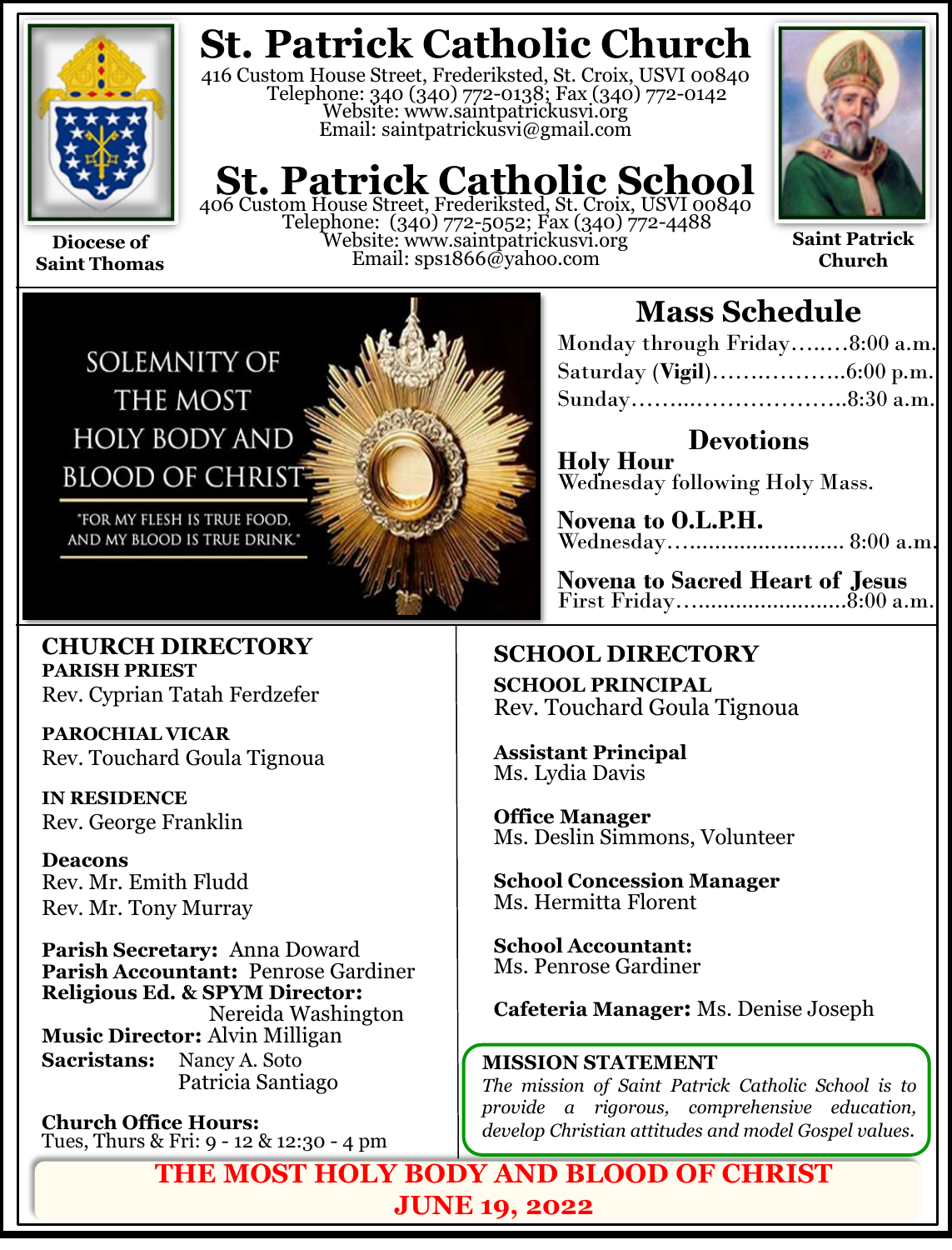## THE MOST HOLY BODY AND BLOOD OF CHRIST JUNE 19, 2022

## **MASS INTENTIONS**

| whapp hat his true of                                                                | <b>OF THE WEEK</b>                                      |
|--------------------------------------------------------------------------------------|---------------------------------------------------------|
| <b>SATURDAY, June 18</b>                                                             |                                                         |
| 6:00 PM. - Petula & Le Mar Alexander, Guidance & Protection                          | <b>SUNDAY:</b><br>GN 14:18-20                           |
| RB The family                                                                        | The Most Holy Body and Blood of Christ<br>1Cor 11:23-26 |
| <b>SUNDAY, June 19</b>                                                               | Lk 9:11-b-17                                            |
| 8:30 AM. - Valencia Augustine, Healing & Good Health                                 |                                                         |
| <b>Rb Yoline Marceline</b>                                                           | <b>MONDAY:</b><br>2 Kgs 17:5-8,13-15a, 18               |
|                                                                                      | Mt. 7:1-5                                               |
| MONDAY, June 20                                                                      |                                                         |
| 8:00 AM. - Aida Bernal Cruz, Death Anniversary RB Ivelisse                           | 2Kgs 19:9b-11, 14-21, 31-35a, 36<br><b>TUESDAY:</b>     |
| Garcia                                                                               | <b>Saint Aloysius Gonzaga</b><br>Mt. 7:6, 12-14         |
| TUESDAY, June 21                                                                     |                                                         |
| 8:00 AM. -+Therese Duval-Repose of Soul Rb J Garcia                                  | <b>WEDNESDAY:</b><br>2Kgs: 22:8-13, 23:1-3              |
|                                                                                      | <b>Saint Paulinus of Nola, Bishop</b><br>Mt 7:15-20     |
| <b>WEDNESDAY, June 22</b><br>8:00 AM. - Faculty and Staff St. Patrick School RB SPAA | Saints John Fisher, Bishop & Thomas More, Martyrs       |
|                                                                                      |                                                         |
| THURSDAY, June 23                                                                    | <b>THURSDAY:</b><br>Jer 1:4-10 / 1pt. 1: 8-12           |
| 8:00 AM - Inis Hilaire & Mary Henderson, Good Health, RB                             | The Nativity of John the Baptist vigil<br>Lk. 1: 5-17   |
| St. Patrick Prayer Group                                                             | Day: Is 49: 1-6/Acts.13:22-26                           |
| FRIDAY, June 24                                                                      | <b>FRIDAY:</b><br>EZ 34:11-16                           |
| 8:00 AM - Deslin Simmons, Birthday Blessings, RB Family                              | Rom 5:5b-11<br>The Most Sacred Heart of Jesus           |
|                                                                                      | Lk 15:3-7                                               |
| <b>SATURDAY, 25</b>                                                                  |                                                         |
| 6:00 PM - + John & Andy Duval, Repose of Soul RB The Duval                           | <b>SATURDAY</b><br>Lam 2:2, 10-14, 18-19                |
| Family                                                                               | The Immaculate Heart of B. Virgin Mary<br>Lk. 2: 41-51  |
|                                                                                      |                                                         |

## *PRAY FOR THE SICK & SHUT-INS*

*Please pray that they may find comfort and healing in Christ.*

Steve Alexander, Louis Alexander, Olivia Anger, Nicholas Andrew, Marilyn Bailey, Eric Belcher, Elaine Bicar, George Bondieumaitre, , Virginia Burke, Fred Calvillo, Ninon Gussman Carr, Norma Carillo, Paulette Christopher, Harold L. Claxton, Victorino Cruz, Matthew Donelley, Anna D'Souza, Norma Dyer, Harold Fisher, Sr. Kimberly Fludd, Johnetta Goodloe, Sarah Gordon, Dr. Amy Hardin, Enis Hilaire, Urla Isaac, Lidia Jiminez, Eleanor Johnson, Alma John, Ann Joseph, Electra Joseph, Edwin Josiah, Jeannie Krigger, T'Agho Lopez, Chamarla Louis, Felina Artigo, Gwendolyn Lucas, Kathleen Smith-Maccow, Marla Matthew, Carlos Matus, Luz Melendez, Bevon Nicholas, Marilyn Nicks, Fr. Simon Peter, Carmen Russell, Henrietta Sandy, Jose Manuel Santana, Martha Lena St. Juste, Eric Thomas, Juan Valentin, , Inez Walker, Deacon Oliver Washington, Ann Weikel, Inez Williams, Simeon Williams, Curtis Williams, Ingerborg McIntosh, William Lang, Geralda Pickering, Anita Pulpul, Kemit Lewis, Noel Lercana, Bertille Samuel, Lewis Eugene, Vilma C. Johnson, Fanny Andrews Clarke, Kesha Tatum.

*(Please call the Church Office to add or remove names to/from this list Church)*

## **MASS ATTENDANCE – June 11 & 12, 2022**

Saturday 6:00pm Holy Mass:31 Sunday 8:30am Holy Mass 218 Total 249

## **Preserve the Past Campaign in Progress**

Our Church restoration project is in progress and your contribution is still welcome. Please call the church office or contact a minister of hospitality for the contribution envelope.

## **SECOND COLLECTION FOR THE MONTH OF JUNE**

**SCRIPTURE READINGS** 

| School SupportJune 04-05   |  |
|----------------------------|--|
| Maintenance FundJune 11-12 |  |
| Father's DayJune 18-19     |  |
|                            |  |
| Peter's PenceJune 25-26    |  |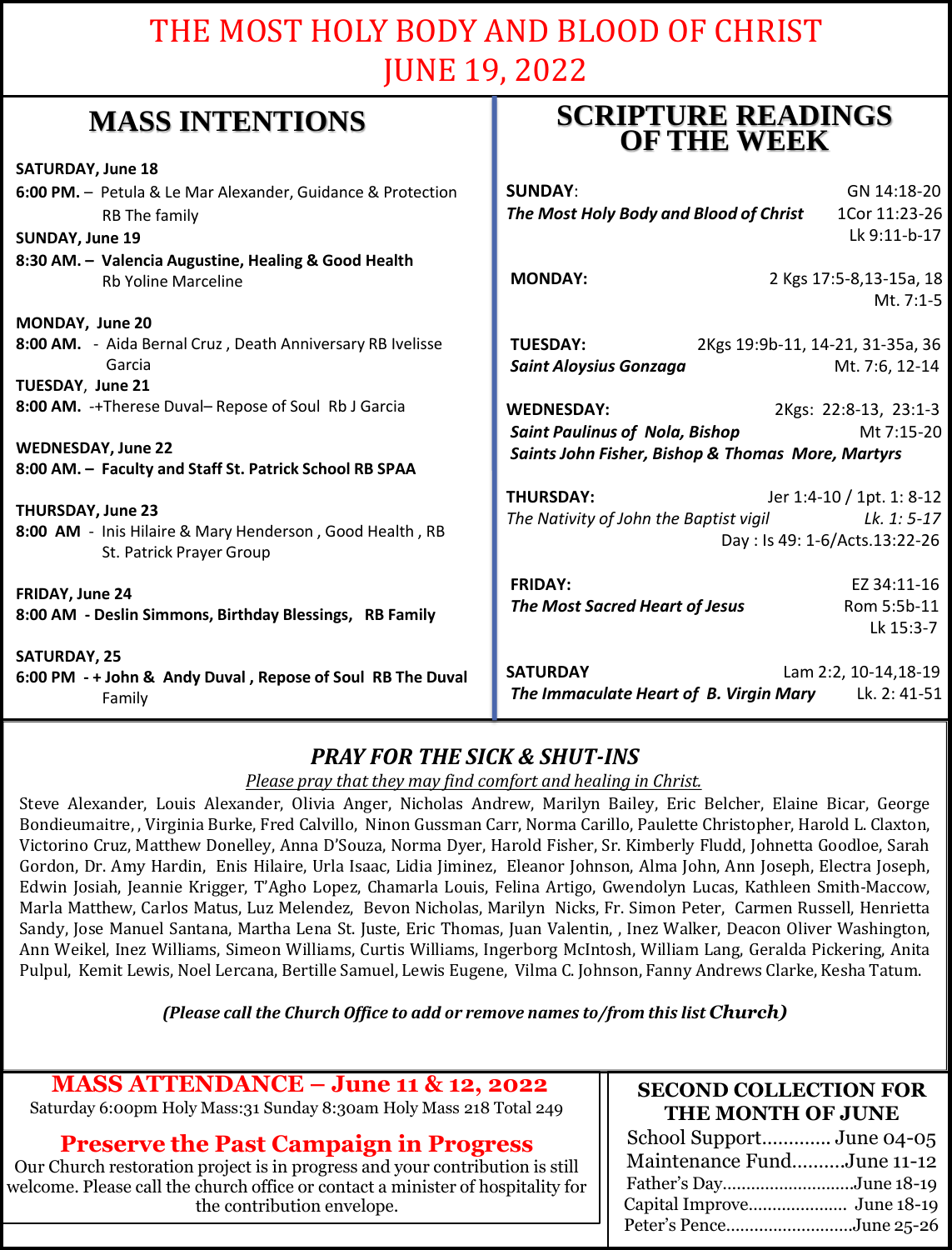# Announcements



#### **Seven Days Sanctuary Lamp Devotion**

**The Sanctuary Lamp which burns in the Sanctuary of our church as s a reminder of the Lord's Presence in the Most Holy Eucharist, will burn from June 19th - June 25th, for Vertilee Daniel for Grace & Healing. Requested by Friends**

#### **ST. PATRICK EARLY REGISTRATION**

Registration for 2022-2023 School Year: Registration packages for the 2022-2023 school year for PreKendegarten-8<sup>th</sup> Grade are available in the school office and on the school's web page. Early registration fee is \$200.00 if paid by June 30, 2022. After June 30th , the registration fee is \$250.00

#### **BISHOP APPEAL 2022**

**We are grateful to all those who have donated to the Bishop's Appeal our schools, Catholic Charities and Evangelization efforts still need everyone's support! Your gift helps feed the hungry and gives safe shelter to mothers and children in desperate need. For your convenience, you can still make a pledge and pay it in installments. Th Bishop's Appeal 2022 will formally end December 31, 2022, so you have ample time to fulfill your pledge.**

#### **CATHOLIC HEART WORK CAMP**

**We want to thank the Catholic Heart Work Camp for their presence in our Holy Mass last Sunday, June 12, 2022 and for cleaning up and beautifying our church and school grounds.**

### **UP COMING EVENTS**

**June 19, The Most Holy Body and Blood of Christ (Corpus Christi) & Father's Day.** This weekend we celebrate Corpus Christi, we will have Benediction of the Blessed Sacrament in Church after the Saturday 6:00 p.m. Holy Mass. On Sunday morning after the 8:30 am Holy Mass, we will have our traditional procession with the Blessed Sacrament around the Church then Benediction in the Church. We congratulate all Fathers on their special day

## children at the Church Office. Present a copy of the child(ren) birth certificate(s). Classes for parents & godparents are on the 1st, 2<sup>nd</sup> and 3<sup>rd</sup> Tuesday from 6:00

p.m. until 7:00 p.m. each month.

#### **Sacrament of Marriage**

**Sacrament of Baptism**

Please make arrangements with parish priest 6 months before your wedding.

Fourth Sunday of each month. Please register your

Parish Information

### **Confraternity of Christian Doctrine (CCD) Classes**

Classes are held every Sunday during the school year and begin with attendance and instruction in the classroom following 8:30 a.m. Holy Mass.

#### **Rite of Christian Initiation of Adults (RCIA) Classes**

RCIA is the journey of faith by which interested persons become members of the Roman Catholic Church. The program instructs adults to enter into full communion with the Catholic Church through Baptism and/or Confirmation and Holy Communion. To register, please call the church office at (340) 772-0138.

#### **Sacrament of Penance**

Confession is the sacrament that allows us to admit our faults and develop humility, but the most profound part is we get to experience Christ's gift of mercy. Weekdays………… 15 min. before Holy Mass Weekends………… 30 min. before Holy Mass

#### **Funerals**

All funeral services begin at 10:30 a.m. Viewings at 9:30 am. No funerals are held on weekends. Arrangements must be made with the Church before funeral arrangements with the funeral home.

#### **Sacrament of the Anointing of the Sick**

Please call the rectory at (340) 772-0138 whenever a family member or friend is seriously ill or hospitalized.

#### **Parish Registration**

Parishioners who are 18 years and older are invited to register at the Church Office as well as become active and contributing members. We would like to maintain an upto-date listing of all St. Patrick parishioners. Registration also helps in providing quick services for the request and proof of miscellaneous church letters for individuals, Baptism, Confirmation, etc.

**Bulletin announcements must be submitted to the Church Office by Wednesday at noon**